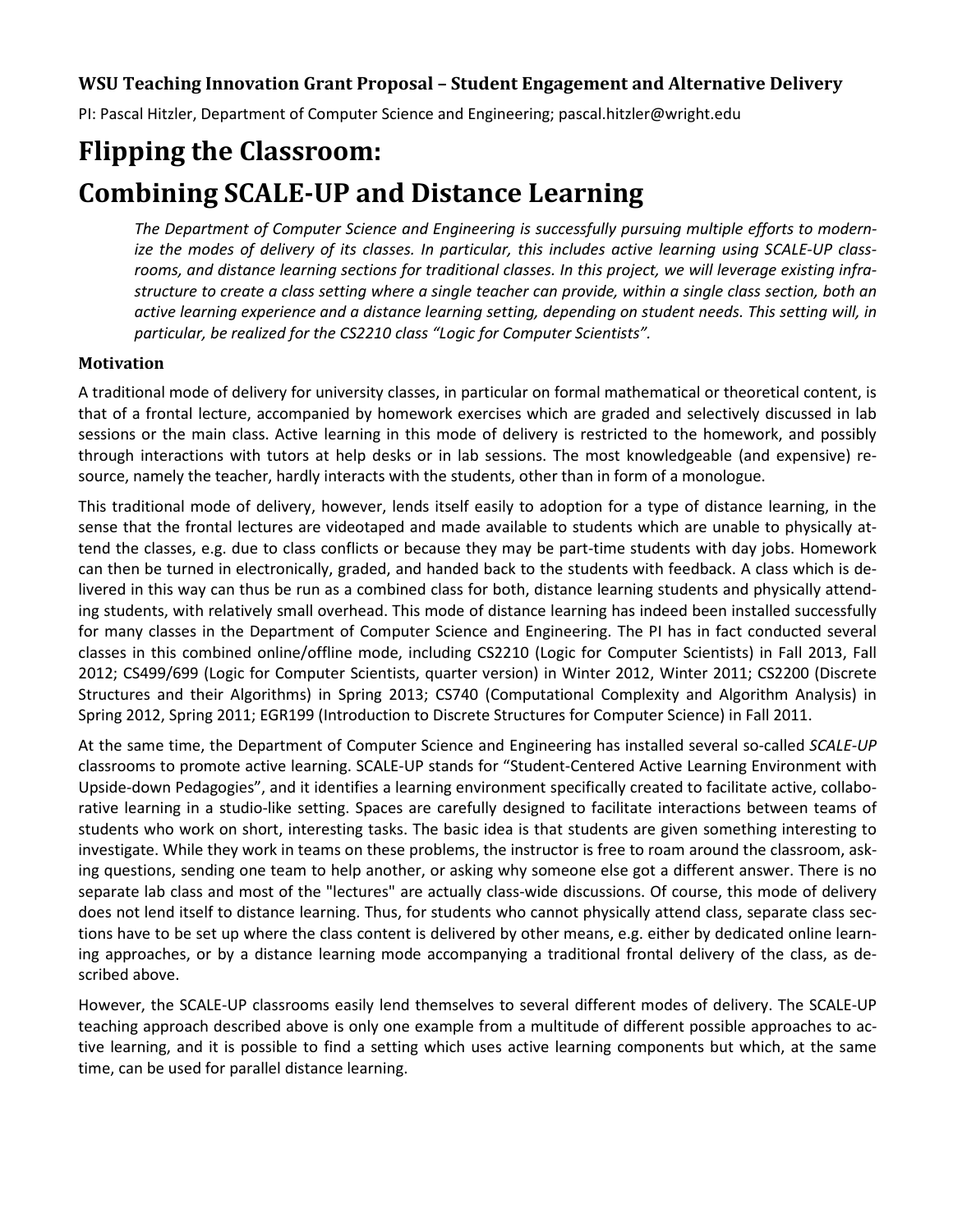The mode of delivery which we propose for this project is a classical *flipped classroom* approach. This approach is essentially an *inversion* of the traditional frontal mode of delivery described above, in that class time (and thus the time where the teacher is available for consultation) is used for solving exercises in groups, while the frontal teaching component is replaced by self-study by the students using book, articles, manuscript, or prepared video lectures.

In this project, we will install a flipped classroom approach for the CS2210 class "Logic for Computer Scientists" which at the same time can be used to serve distance learning students. The new mode of delivery will free the teacher's time for intensive interaction with the physically attending students, while the distance learning students will still enjoy a high-quality traditional mode of distance learning delivery.

The successfully installed approach can then serve as a model for other classes taught by the PI or by other teachers for other classes.

#### **Statement of Purpose**

The goal of this project is to develop and realize, in the setting of CS2210, a way to improve the mode of delivery of classes with theoretical content by switching to a flipped classroom active learning experience for the physically attending students, while at the same time catering for students which cannot physically attend the class. The new setting has two main benefits. First, it improves the learning experience by physically attending students. Secondly, it also provides a cost-efficient way to offer a distance learning option for the same class, without the need to establish a separately taught online section.

#### **Course Enhancement**

The course chosen for this project is CS2210, Logic for Computer Scientists. It is a fundamental class which was newly introduced by the PI into the curriculum on the occasion of the semester conversion. Every computer science student has to take either this class or the alternative CS3200, Theoretical Foundations of Computing. In Fall 2012, class attendance at CS2210 maxed out at the room capacity of 35 students, with several requests to lift the limit, which could not be accommodated. For Spring 2013, attendance was 40 students. In Fall 2013 attendance was 45 students, of which 30 had signed up for the distance learning section. So far, the class has always been delivered in the traditional, frontal style, accompanied by graded homework, with additional offering of help desk hours. Like many theory-oriented classes in the Computer Science curriculum, the content of CS2210 is very stable over time, in fact, classes with identical content have been taught world-wide for 20 years or more, i.e., the content is foundational and will not be in any need of updates in the near future. The PI uses a low-cost required textbook [Sch08] as basis, with some content aligned with [Ben93] which is optional for the students. The PI furthermore recasts the selected material into a self-contained typeset manuscript which is provided to the students [Hit13].

The new mode of delivery will be installed in two subsequent stages.

In Fall 2014, the PI will teach the class in traditional frontal mode, including a distance learning option using the existing videotaping and video delivery infrastructure. However, care will be taken to ensure that the recordings can be reused for future installments of the class, i.e., significantly higher quality control will be in place regarding content delivery and video quality. Content which does not apply to future installments will be omitted or cut from the tapes. If required, parts of the class will be re-taped to ensure high quality. The recordings will be suitably edited, cut, and combined to logical chunks which reflect the structure and content of the class. Students will be given homework exercises, which will subsequently be graded and handed back to the students with feedback, and a help desk will be installed as usual.

In Spring 2015, the PI will reuse the edited recordings from Fall 2014 to deliver the class in both a distance learning and a flipped classroom mode. Distance learning students will receive the edited recordings and will engage in homework exercises as before. However, the physically attending students will also receive the edited recordings and will prepare for class sessions by watching the parts which will be further discussed in the class session. They will furthermore be given a few preparatory exercises to assist them in digesting the recorded material before the class sessions. The class sessions themselves will be driven by group discussions and by problem solving in teams, with the PI available for agile interaction with the students. These class sessions will require separate careful preparation by the PI. After the class sessions, each student will furthermore be required to provide a clean write-up of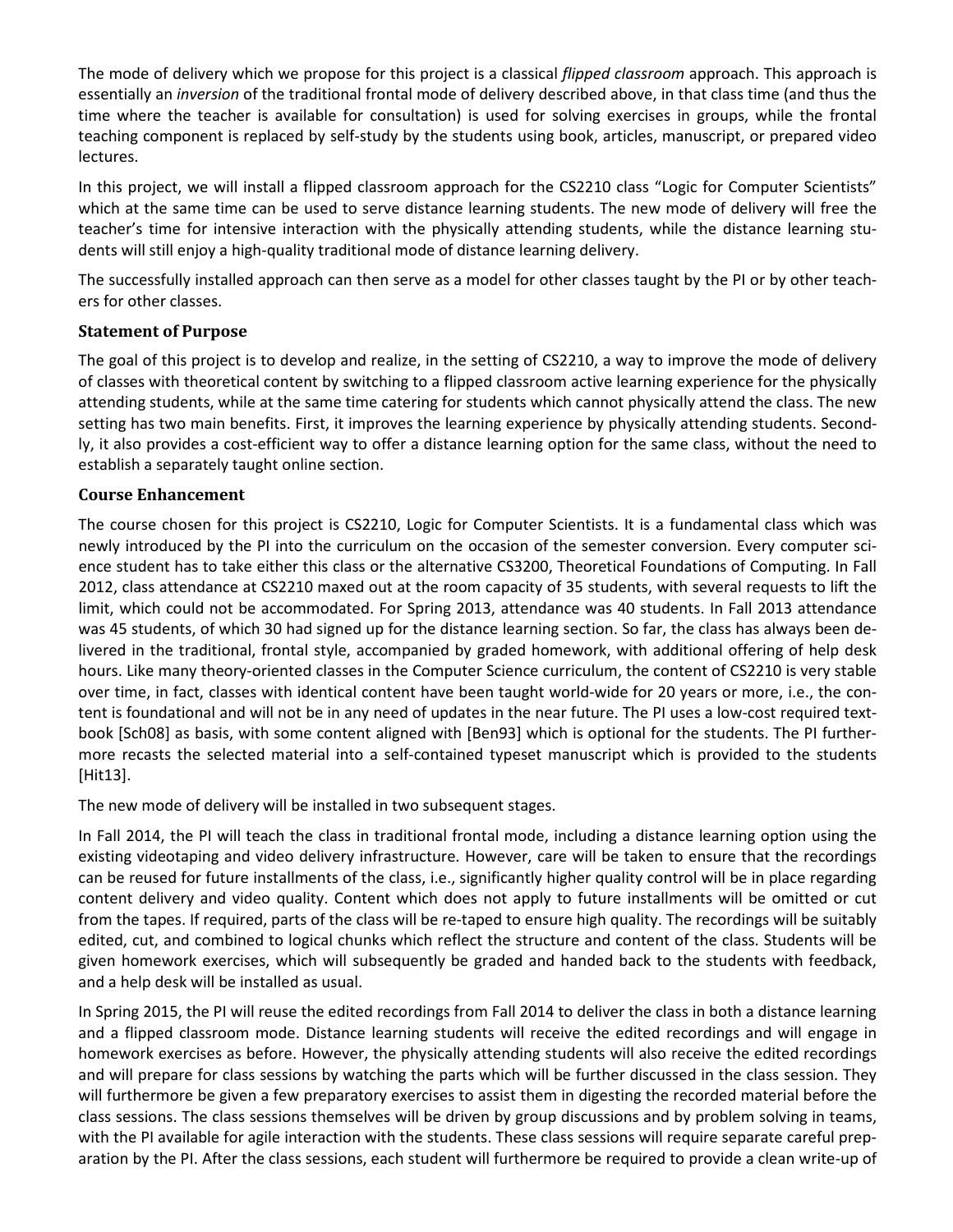the solution drafts created during class – this is important because the ability to produce formal written solutions is a central learning outcome but cannot be practiced during class. These written solutions will subsequently be graded and handed back to the students with feedback, thus providing another iteration loop for improvement.

#### **Assessment**

The project will be assessed qualitatively by means of questionnaires through which students will anonymously report on the effectiveness of the mode of delivery, compared with traditional modes which they have encountered throughout their studies.

### **Sustainability**

The successfully conducted project will not only improve the PI's delivery of the CS2210 class in the next academic year and in subsequent years. The recordings established during the project can furthermore be reused by other teachers of CS2210 for a flipped classroom approach. The experience gained by the PI in this project will furthermore enable him to adopt the new delivery mode for suitable other classes he frequently teaches with a distance learning option, such as CS2200. The PI will furthermore be available in the future for consultation by other faculty members who wish to transfer to a similar mode of delivery.

## **PI Qualifications**

The PI has a PhD in mathematics which he acquired before transitioning to computer science, and thus has an intimate and in-depth understanding of the theoretical underpinnings of computer science, including the material taught in CS2210 and CS2200. He also has extensive teaching experience which ranges from freshmen to graduate courses, and includes teaching for classes with up to 1,000 students. He has taught several classes which included a distance learning section, including CS2210 in Fall 2013, Fall 2012; CS499/699 in Winter 2012, Winter 2011; CS2200 in Spring 2013; CS740 in Spring 2012, Spring 2011; EGR-199 in Fall 2011. Throughout his career, he has taught in different capacities at departments of Computer Science, Mathematics, Economics, and Computational Linguistics. He has co-authored several textbooks, one of which [HKR10] received an award as "Outstanding Academic Title 2010" by the American Library Association's *Choice Magazine*, and indeed it was one out of only seven titles in "Information and Computer Science" thus honored. The book has been translated to Chinese and German. The PI has a considerable track record in engaging and advising undergraduate and Master students in such a way that it yields internationally competitive research results (see e.g. [BH04, CH12, CJH12, CKH12, CHH07, HW05, Kro06, LH08a, LH08b, TH06]—in all cases the primary author is either an undergraduate or a Master student). In 2011 and 2012, the PI acquired a total of \$32,000 in NSF funding in the *Research Experiences for Undergraduates* program.<sup>[1](#page-2-0)</sup> The PI received a Wright State Teaching Innovation Grant in 2012 for the project "ImproMat – Improving the Retention Rate of Computer Science Students which are Underprepared in Mathematics."

## **Budget and Budget Justification**

The PI requests \$6,000 for a partial Graduate Teaching Assistant (GTA) over two semesters (\$750 per month) to assist in the development and conduct of the class. During the first semester, the GTA will do proofreading of the manuscript provided by the teacher, will do additional quality control for the videos, will provide a student help desk for class participants, and will do homework grading and assist with exam grading. During the second semester, the GTA will provide a student help desk for class participants, will do homework grading for the distance learning section of the class, and will assist with exam grading.

Funds are requested for a GTA because changing the class to the combined delivery modes laid out in the proposal requires significant additional effort by the teacher, i.e., the PI. The GTA will thus absorb some of the total workload for the conduct of the class.

For subsequent installations of this class, i.e. beyond the runtime of this project, a GTA will no longer be required since all class material will already have been prepared.

#### **References**

 $\overline{a}$ 

<sup>[</sup>BH04] S. Bader and P. Hitzler. Logic programs, iterated function systems, and recurrent radial basis function networks. Journal of Applied Logic, 2(3):273–300, 2004.

<span id="page-2-0"></span> $^{1}$  \$16,000 as PI, \$16,000 as co-PI.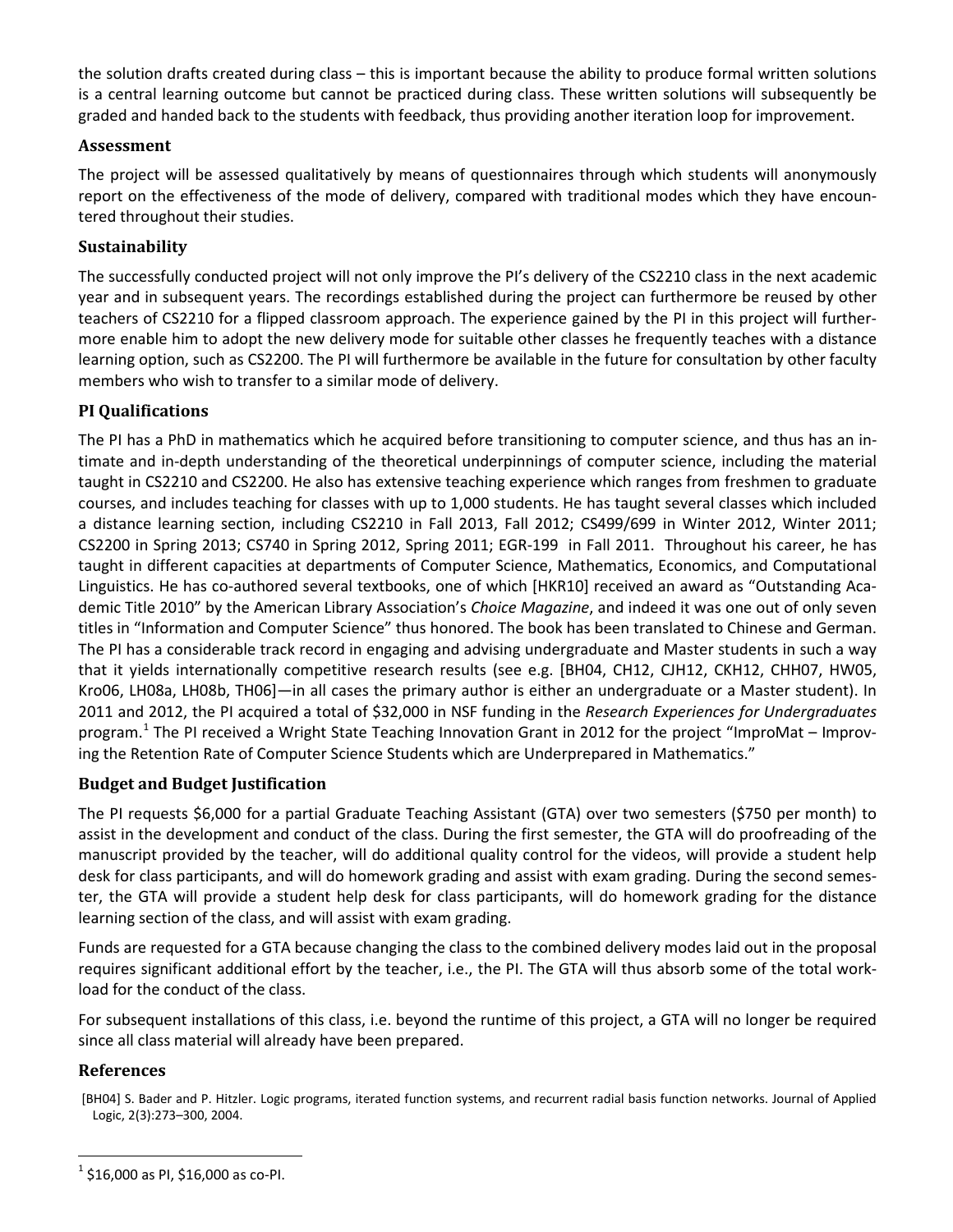[Ben93] M. Ben-Ari, Mathematical Logic for Computer Science, Springer, 1993.

- [CH12] D. Carral Martinez and P. Hitzler. Extending description logic rules. In E. Simperl et al., editors, The Semantic Web: Research and Applications – 9th Extended SemanticWeb Conference, ESWC 2012, Heraklion, Crete, Greece, May 27-31, 2012. Proceedings, Lecture Notes in Computer Science, pages 345–359. Springer, 2012.
- [CHH07] N. Cherchago, P. Hitzler, and S. Hölldobler. Decidability under the well-founded semantics. In M. Marchiori, J. Z. Pan, and C. de Sainte Marie, editors, Proceedings of the First International Conference on Web Reasoning and Rule Systems, RR2007, Innsbruck, Austria, June 2007, volume 4524 of Lecture Notes in Computer Science, pages 269–278. Springer, 2007.
- [CJH12] D. Carral Martinez, K. Janowicz, and P. Hitzler. A logical geo-ontology design pattern for quantifying over types. In: I. F. Cruz et al., editors: SIGSPATIAL 2012 International Conference on Advances in Geographic Information Systems (formerly known as GIS), SIGSPATIAL'12, Redondo Beach, CA, USA, November 7-9, 2012. ACM 2012, pp. 239-248.
- [CKH12] D. Carral Martinez, A. A. Krisnadhi, and P. Hitzler. Integrating OWL and rules: A syntax proposal for nominal schemas. In P. Klinov and M. Horridge, editors, Proceedings of OWL: Experiences and Directions Workshop 2012, Heraklion, Crete, Greece, May 27-28, 2012, volume 849 of CEUR Workshop Proc. CEUR-WS.org, 2012.
- [Hit13] P. Hitzler, Logic for Computer Scientists. CS 2210 Lecture, Fall Semester 2013. Available from http://www.pascalhitzler.de/teaching/f13/index.html
- [HKR10] P. Hitzler, M. Krötzsch, S. Rudolph, Foundations of Semantic Web Technologies. Textbooks in Computing, Chapman and Hall/CRC Press, 2010
- [HW05] P. Hitzler and M. Wendt. A uniform approach to logic programming semantics. Theory and Practice of Logic Programming, 5(1– 2):123–159, 2005.
- [Kro06] M. Krötzsch. Generalized ultrametric spaces in quantitative domain theory. Theoretical Computer Science, 368(1–2):30–49, 2006.
- [LH08a] J. Lehmann and P. Hitzler. Foundations of refinement operators for description logics. In H. Blockeel, et al., editors, Inductive Logic Programming, 17th International Conference, ILP 2007, Corvallis, OR, USA, June 2007, Revised Selected Papers, volume 4894 of Lecture Notes in Artificial Intelligence, pages 161–174, 2008.
- [LH08b] J. Lehmann and P. Hitzler. A refinement operator based learning algorithm for the ALC description logic. In H. Blockeel et al., editors, Inductive Logic Programming, 17th International Conference, ILP 2007, Corvallis, OR, USA, June 2007, Revised Selected Papers, volume 4894 of Lecture Notes in Artificial Intelligence, pages 147-160. Springer, 2008.
- [TH06] T. Matzner and P. Hitzler. Any-world access to OWL from Prolog. In J. Hertzberg, M. Beetz, and R. Englert, editors, KI 2007: Advances in Artificial Intelligence, 30th Annual German Conference on AI, KI 2007, Osnabrück, Germany, September 2007, Proceedings, volume 4667 of Lecture Notes in Computer Science, pages 84–98. Springer, Berlin, 2006.

[Sch08] U. Schöning, Logic for Computer Scientists, Birkhäuser, 2008.

#### **Budget**

| <b>Item</b>              | <b>Description and Justification</b>                                                                                                                                                                                                                                               |         |  |  |
|--------------------------|------------------------------------------------------------------------------------------------------------------------------------------------------------------------------------------------------------------------------------------------------------------------------------|---------|--|--|
|                          | Partial GTA over two semesters (\$750 per month) to assist in the                                                                                                                                                                                                                  | \$6,000 |  |  |
| <b>Graduate Teaching</b> | development and conduct of the class. During the first semester,                                                                                                                                                                                                                   |         |  |  |
| Assistant                | the GTA will do proofreading of the manuscript provided by the                                                                                                                                                                                                                     |         |  |  |
|                          | teacher, will do additional quality control for the videos, will pro-                                                                                                                                                                                                              |         |  |  |
|                          | vide a student help desk for class participants, and will do home-                                                                                                                                                                                                                 |         |  |  |
|                          | work grading and assist with exam grading. During the second se-                                                                                                                                                                                                                   |         |  |  |
|                          | mester, the GTA will provide a student help desk for class partici-                                                                                                                                                                                                                |         |  |  |
|                          | pants, will do homework grading for the distance learning section                                                                                                                                                                                                                  |         |  |  |
|                          | of the class, and will assist with exam grading.                                                                                                                                                                                                                                   |         |  |  |
|                          | Funds are requested for a GTA because changing the class to the<br>combined delivery modes laid out in the proposal requires signifi-<br>cant additional effort by the teacher, i.e., the PI. The GTA will thus<br>absorb some of the total workload for the conduct of the class. |         |  |  |
|                          | For subsequent installations of this class, i.e. beyond the runtime of                                                                                                                                                                                                             |         |  |  |
|                          | this project, a GTA will no longer be required since all class material                                                                                                                                                                                                            |         |  |  |
|                          | will already have been prepared.                                                                                                                                                                                                                                                   |         |  |  |
| <b>TOTALS</b>            |                                                                                                                                                                                                                                                                                    | \$6,000 |  |  |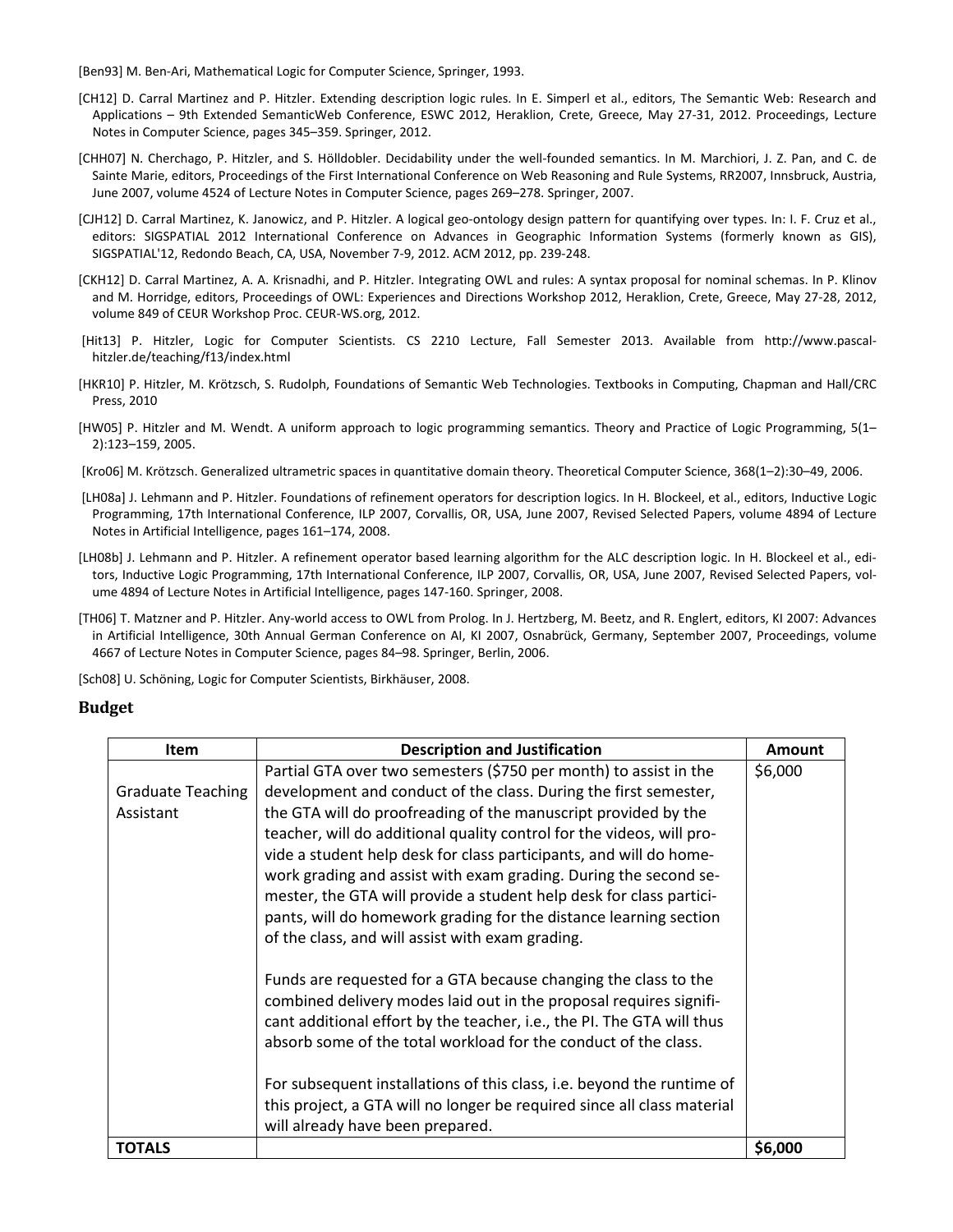# **Outcomes of Previous Award**

The PI has received a Wright State Teaching Innovation Grant in 2012 for the project "ImproMat – Improving the Retention Rate of Computer Science Students which are Underprepared in Mathematics." The project installed the new CS1200/CS2200 sequence which was targeted at students intending to study Computer Science but which are underprepared in Mathematics.

Evaluation of the project was done quantitatively, by measuring the retention rates and comparing them to retention rates for similar students before the installation of the new sequence.

At the end of the two-course sequence conducted and installed as part of the project, 15 students from the PI's CS1200 section registered for CS2200, and 10 of these passed with a grade of C or better. Of the remaining 5 students 4 had had a C in CS1200, while only one had had a B. Of the 10 students with C or better in CS2200, 3 had had a C in CS1200. Thus, a total of 67% of students advancing from the PI's CS1200 section to CS2200 obtained a C or better in CS2200, allowing them to advance. The success rate of the students from the an adjunct lecturer's CS1200 class, taught in parallel, was not quite as good, with only 30% of the advancing students obtaining a C or better in CS2200.

Overall, 46% of students (16 out of 35) advancing from CS1200 in fall 2012 obtained a C or better in CS2200 in spring 2013. Of the students attending CS2200 who had not previously attended CS1200 (due to better math preparation in high school), 50% (10 out of 20) obtained a C or better in CS2200. This shows that CS1200 was indeed highly successful in leveling the field for CS2200, as those students who had taken CS1200 generally had much less math preparation from high school.

The more important measure, though, is the ratio of students who successfully complete the CS1200/CS2200 sequence within a year. Of those students who enrolled in CS1200 in fall 2012, 20% (16 out of 80; PI's section: 24%; adjunct's section: 15%) received a C or better in CS2200. If we restrict the analysis only to those students attempting the final exam in CS1200 (i.e. those who did not drop the class), then the success rate is 24% (16 out of 68); PI's section: 31%; adjunct's section: 17%).

This compares very favorably with the system which was in place before the introduction of the CS1200/C2200 sequence. In fact, in the 2009/2010 academic year, only 10% (7 out of 73) of students entering with an MPL of 3 or 4 (which corresponds to the entry requirements for CS1200) completed MTH 257 with C or better within a year. For the 2008/2009 academic year, in fact, only 1.7% (1 out of 59) of students entering with an MPL of 3 or 4 completed MTH 257 with C or better within a year.

**Overall, the success rate of the new CS1200/CS2200 sequence was 24% (16 out of 68 of students with insufficient math preparation from high school), while the success rate of the previous system was only at 6% (8 out of 132 for both reported years combined).**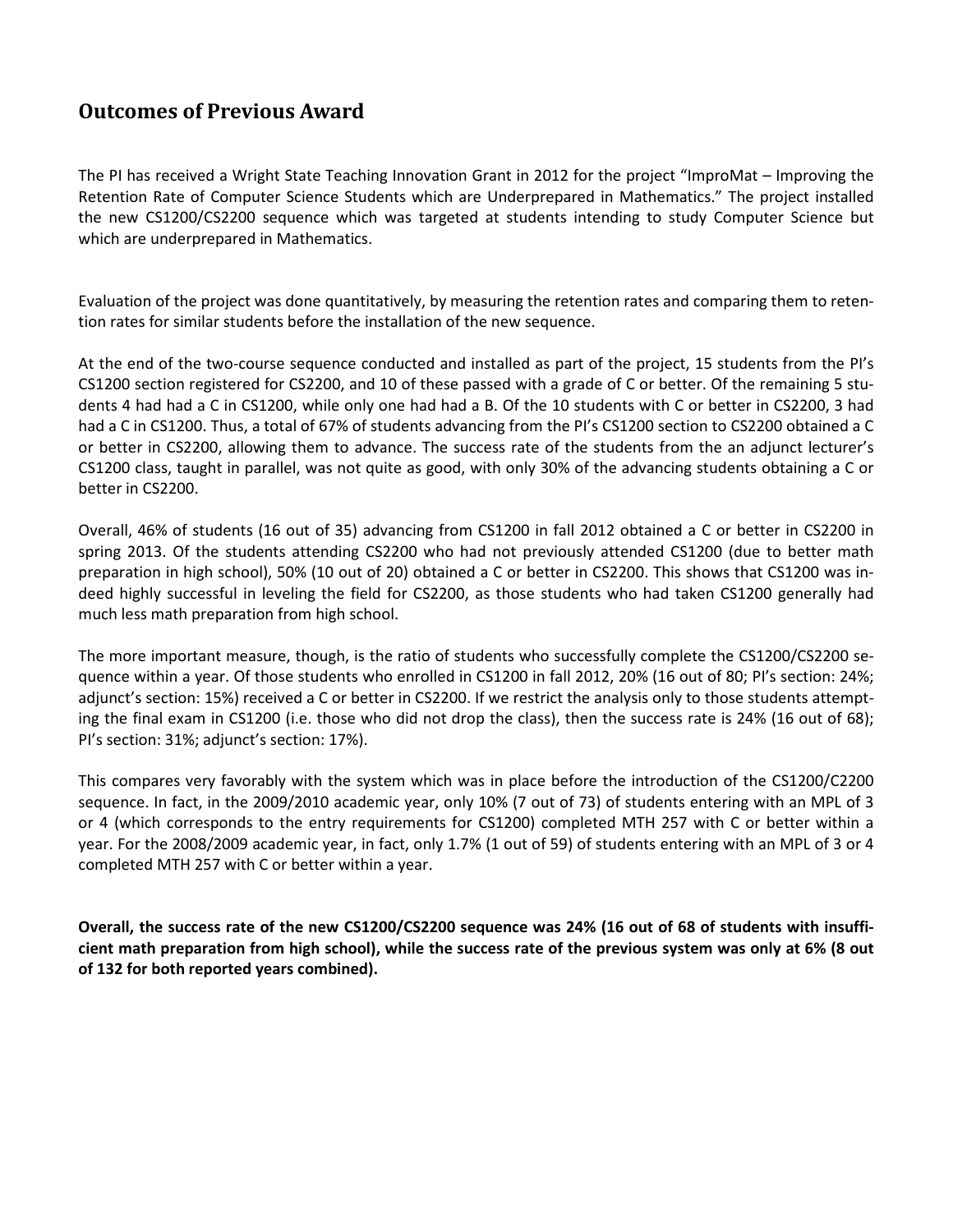# **Investigator Profile**

**Pascal Hitzler,** Department of Computer Science and Engineering, Wright State University, Dayton, OH. http://www.pascal-hitzler.de, pascal.hitzler@wright.edu

| <b>Professional Preparation</b>     |  |                                                                                                                                  |                     |      |  |  |
|-------------------------------------|--|----------------------------------------------------------------------------------------------------------------------------------|---------------------|------|--|--|
| Universität Tübingen, Germany       |  | <b>Mathematics</b>                                                                                                               | Diplom              | 1998 |  |  |
| National University of Ireland Cork |  | <b>Mathematics</b>                                                                                                               | PhD.                | 2001 |  |  |
| TU Dresden, Germany                 |  | <b>Computer Science</b>                                                                                                          | <b>Habilitation</b> | 2005 |  |  |
| <b>Appointments</b>                 |  |                                                                                                                                  |                     |      |  |  |
| since 2012                          |  | Associate Professor (early promotion), Computer Science & Engineering Department,<br>Wright State University, Dayton, OH         |                     |      |  |  |
| since 2012                          |  | Director of the Discrete Structures Program, Computer Science & Engineering Depart-<br>ment, Wright State University, Dayton, OH |                     |      |  |  |
| $2009 - 2012$                       |  | Assistant Professor, Computer Science & Engineering Department, Wright State Universi-<br>ty, Dayton, OH                         |                     |      |  |  |
| $2004 - 2009$                       |  | Assistant Professor, AIFB, University of Karlsruhe (TH), Germany                                                                 |                     |      |  |  |
| $Oct - Dec 2003$                    |  | Research Associate, Department of Electrical Engineering and Computer Science, Case<br>Western Reserve University, Cleveland, OH |                     |      |  |  |
| $2001 - 2004$                       |  | Postdoctoral Researcher, Artificial Intelligence Institute, Computer Science Department,<br>TU Dresden, Germany                  |                     |      |  |  |

#### **5 Publications Related to Teaching**

- Pascal Hitzler, Markus Krötzsch, Sebastian Rudolph, Foundations of Semantic Web Technologies. Textbooks in Computing, Chapman and Hall/CRC press, 2009. (Textbook for undergraduate and graduate teaching; *Outstanding Academic Title* of the American Library Association's Choice Magazine; Chinese translation in progress)
- Pascal Hitzler, Markus Krötzsch, Sebastian Rudolph, York Sure, Semantic Web. Grundlagen. Springer, 2008. 2nd edition planned for 2013. (Textbook for undergraduate and graduate teaching)
- Steffen Hölldobler, Sebastian Bader, Bertram Fonhöfer, Ursula Hans, Pascal Hitzler, Markus Krötzsch, Tobias Pietzsch, Logik und Logikprogrammierung Band 2: Aufgaben und Lösungen. Synchron Verlag, Heidelberg, 2011. (Textbook for undergraduate and graduate teaching)
- Pascal Hitzler, Anthony K. Seda, Mathematical Aspects of Logic Programming Semantics. Studies in Informatics, Chapman and Hall/CRC Press, 2010. (Research monograph for graduate teaching)
- Pascal Hitzler, Henrik Schärfe, Conceptual Structures in Practice. Studies in Informatics, Chapman and Hall/CRC Press, 2009. (Collection for graduate teaching)

#### **5 Other Significant Publications (out of over 250 publications)**

- Markus Krötzsch, Sebastian Rudolph, Pascal Hitzler, Complexity of Horn Description Logics. ACM Transactions on Computational Logic 14(1), 2013.
- Frederick Maier, Yue Ma, Pascal Hitzler, Paraconsistent OWL and Related Logics. Semantic Web 4(4), 2013, 395- 427.
- Sebastian Rudolph, Markus Krötzsch, Pascal Hitzler, Type-Elimination-Based Reasoning for the Description Logic SHIQbs Using Decision Diagrams and Disjunctive Datalog. Logical Methods in Computer Science 8 (1:12), 2012.
- Matthias Knorr, Jose Julio Alferes, Pascal Hitzler, Local Closed-World Reasoning with Description Logics under the Well-founded Semantics. Artificial Intelligence 175(9-10), 2011, 1528-1554.
- Jens Lehmann, Pascal Hitzler, Concept Learning in Description Logics Using Refinement Operators. Machine Learning Journal 78(1-2), 203-250, 2010.